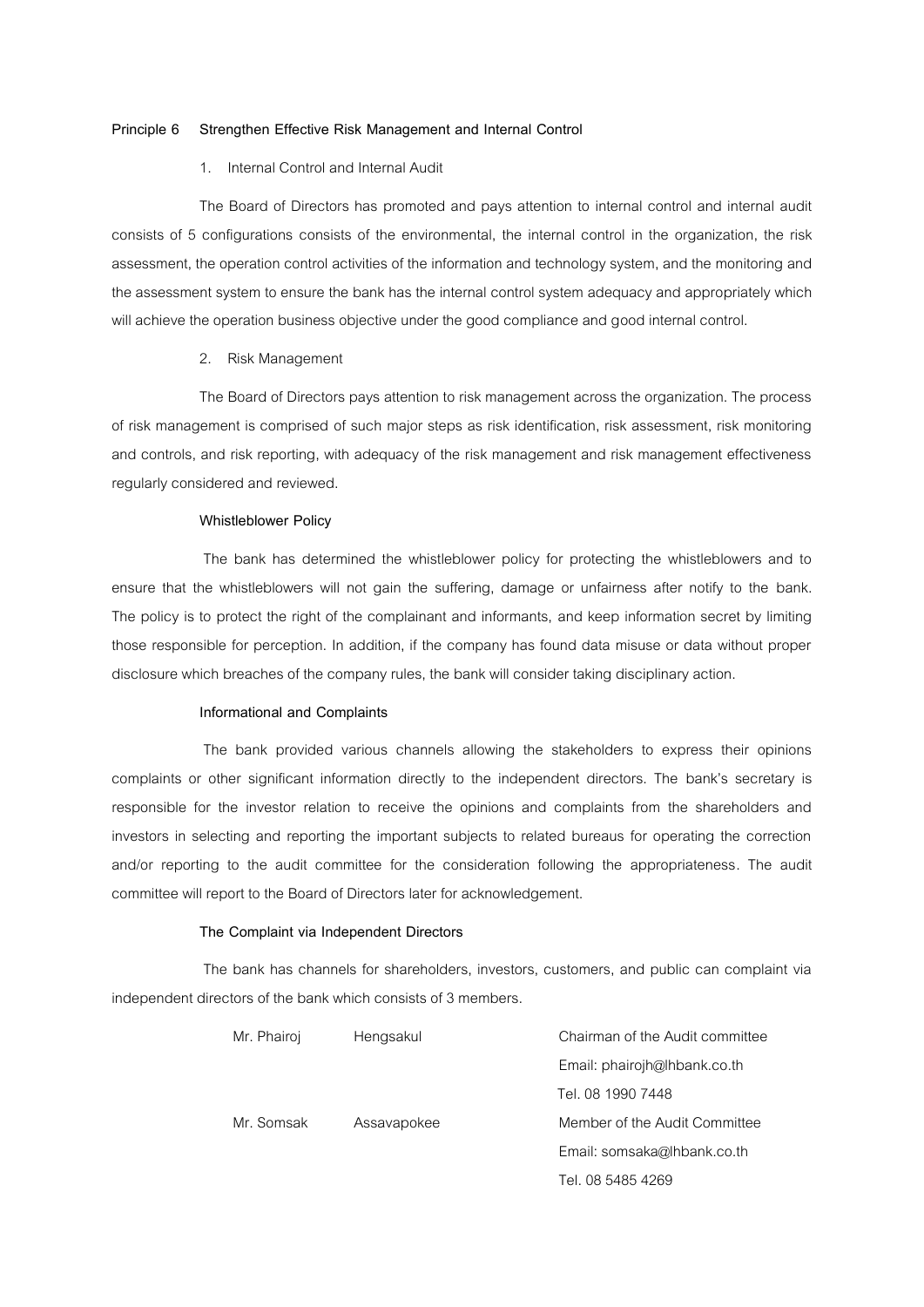| Mr. Adul                         | Vinaiphat | Member of the Audit Committee |
|----------------------------------|-----------|-------------------------------|
|                                  |           | Email: adulv@lhbank.co.th     |
|                                  |           | Tel. 08 1834 0104             |
| Prof. Dr. Supreeya Kuandechakupt |           | Member of the Audit Committee |
|                                  |           | Email: supriyak@lhbank.co.th  |
|                                  |           | Tel. 08 5901 5888             |
| The Bank's Website               |           | www.lhbank.co.th              |
| The Bank's Email Address         |           | presidentoffice@lhbank.co.th  |
| Role of Stakeholders             |           |                               |

The bank pays attention and considers the rights of stakeholders. There is no act in the infringement of the rights of the stakeholders to create the responsibilities between the bankand all groups of stakeholders.

# **Specifying the Policy in Treating the Stakeholders**

The bank is the financial institution entrusted to raise capital in the country. It is thus responsible for protecting the interests of depositors and customers. The bank must maintain its good reputation, honor, and image as a quality bank which embraces transparency, integrity and responsibilities in order to create confidence among investors in financial institutions. Furthermore, all directors, executives and employees have the duty to comply with the Code of Ethics to instill in them conscience of ethical operations, as well as to embrace the operational guidelines with honesty, sincerity and righteousness in their treatment of the bank and all stakeholder groups, the public and society.

3. The Interests of the Directors

The bank has determined that the directors, the top executives or top 4 executives whose ranks are subsequent to the top executives, any person holding the equivalent position of the fourth ranked management, and Accounting department managers as well as the securities holding of their spouse and any minor children must report their securities holding of LH Financial Group Company Limited within 3 working days from the date of the change.

In addition, the directors and the executives must be submit the report on his interest or a related person's interest in relation to management of the Company or the subsidiaries according to the Securities and Exchange Act B.E. 2535 and the Notification of the Capital Market Supervisory Board by providing the report within 1 month from the date of appointment or the day from the date of the change and send the report to the bank's secretary for keeping and also send the copy to the Chairman and the Chairman of the Audit Committee.

# 4. Conflicts of Interest Prevention

 The Board of Directors realizes to establish trust and build credibility in business operation and benefits of shareholders and all stakeholder groups including protecting them from damages and affect the reputation and the image of the bank. The bank has determined the conflicts of interest prevention policy for the operational guideline as follows: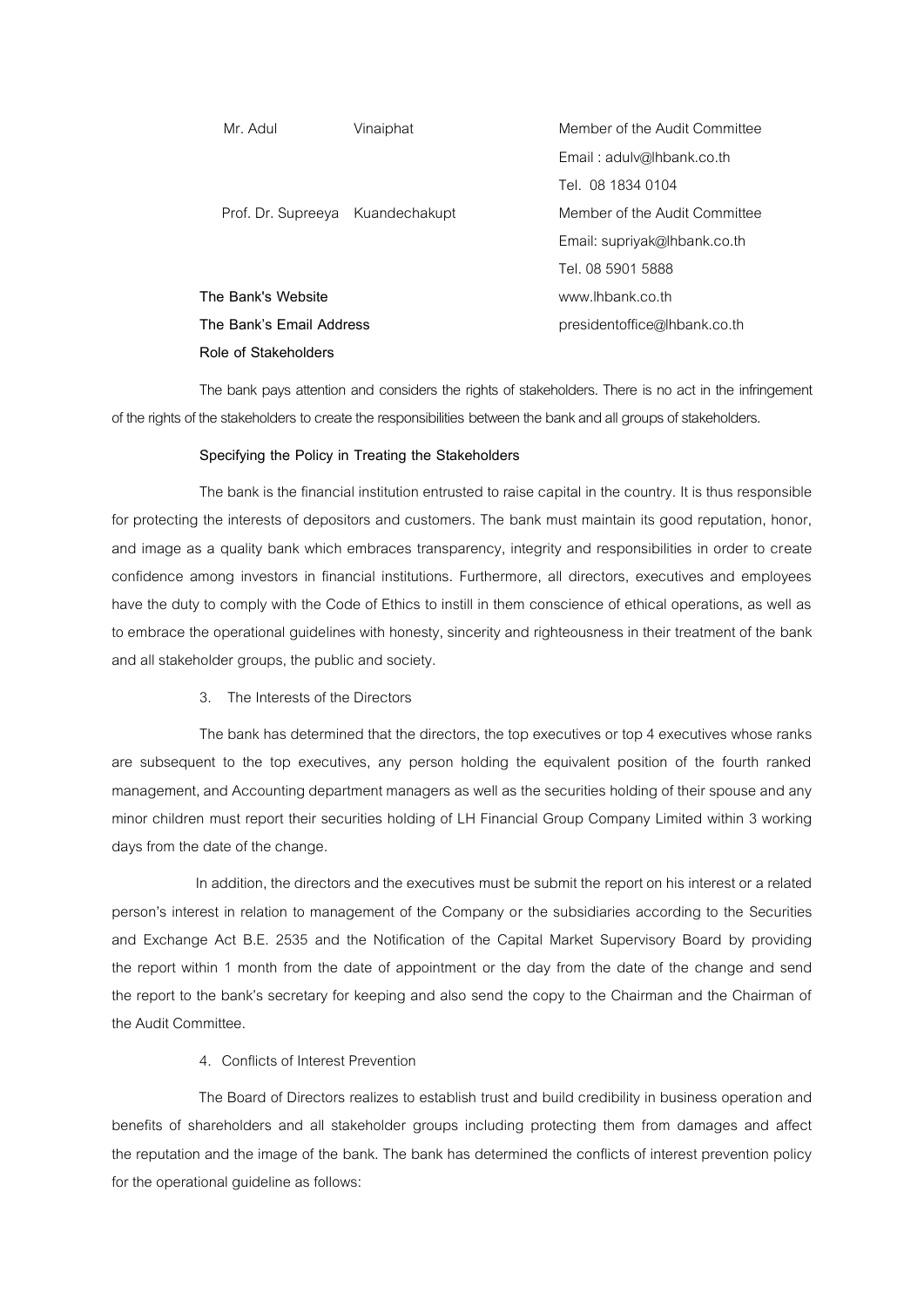# **The Principle of Conflict of Interest Prevention**

- 1. The transaction of the bank shall avoid the conflict of interests deliberately and reasonably. Moreover, the transaction should conduct independently under the good ethical framework for benefits of the bank, the shareholders and all the stakeholder groups. Therefore, the directors or executives who may have benefits related the bank's transaction shall not be permitted to join in considering and approving the transaction.
- 2. In conducting transactions between the bank within the financial group, the transaction should follow the same rules and conditions which similar to those applied to other persons in the normal course of business at a similar level of risk including disclosures required by the policy, regulations and related laws.
- 3. The related party transactions, transactions with connect to a related party and an information disclosure shall being in line with all regulations, rules and laws.
- 4. The directors, the executives and the employees must be performing in accordance with the internal information using policy strictly.
- 5. The directors, the executives and the employees shall disclose the transaction information which making with the bank or the companies within in the financial group properly and adequately for the benefit in making decision, considering and approving the bank's transaction or the companies within in the financial group's transaction.
- 6. Trading of the securities must be in accordance with the rules and regulations of trading securities.

# **The Practical Guidelines for Conflicts of Interest Prevention**

The bank pays attention to conflicts of interest prevention. The guidelines are as follows:

- 1. To determine the framework system and the measures to prevent the conflicts of interest in accordance with the criteria as follows:
	- 1.1 Treatment all group of customers with fairly for the maximum benefits for the customers
	- 1.2 Prevention no using the information or opportunity from the unlawful services (need to know basic).
	- 1.3 Providing the classification of the departments and the persons which had the conflicts of interest or the separation the working space (Chinese wall) such as the Private Banking Office and the Bank Operation Group
	- 1.4 Determining the operational regulations to prevent anyaction that may cause conflicts of interest.
- 2. Determining the measures of following, controlling and monitoring the operation in order to comply with the measures and the systems of the bank